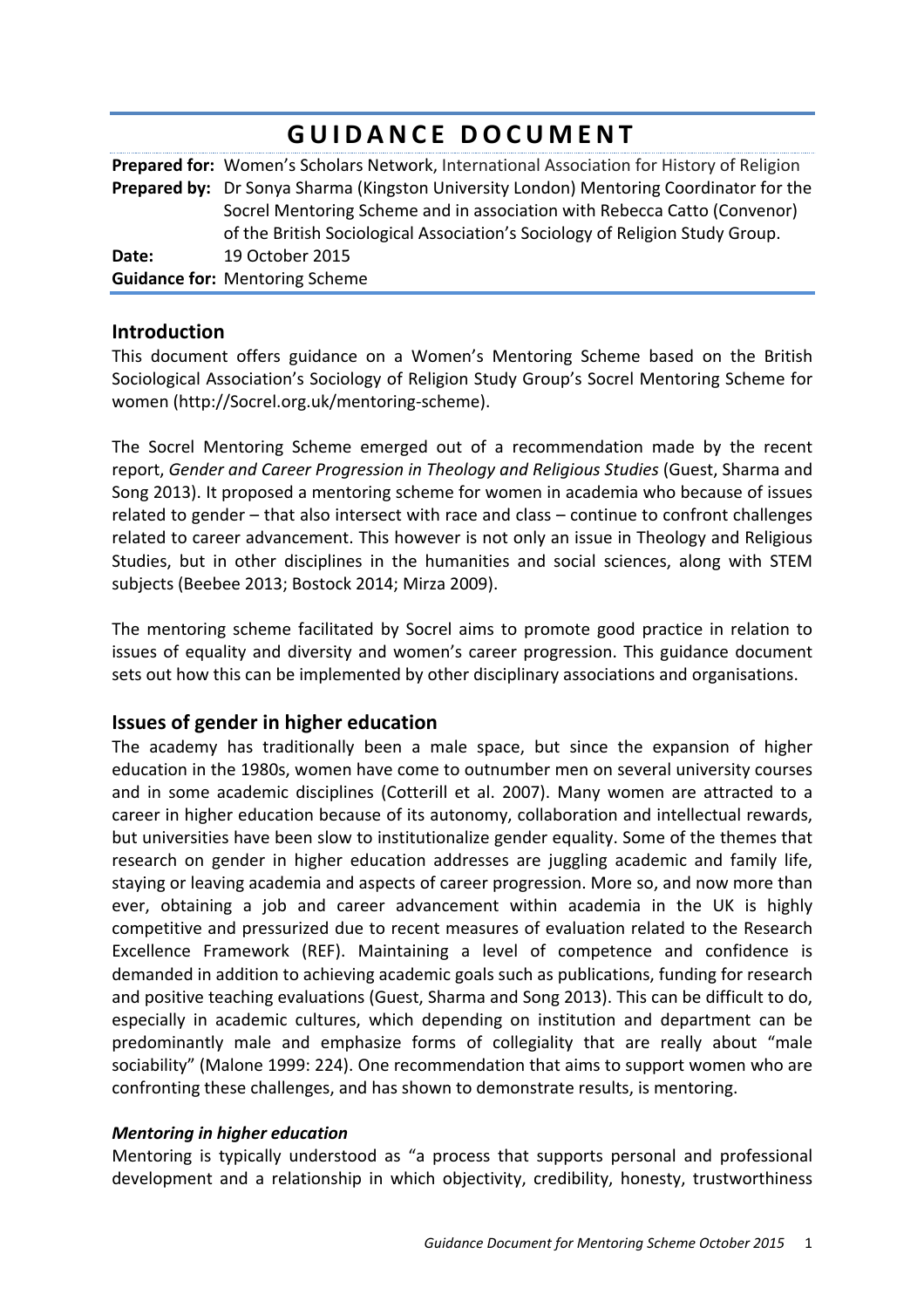and confidentiality are all critical" (Hawkes 2010: 4). As described by Society for Women in Philosophy (SWIP), "Mentoring is a key mechanism by which women can gain valuable skills, advice, perspective, and experience that will help them to realise their potential and develop their academic careers." Evidence shows that men have benefited from 'informal' mentoring in male-dominated fields for a long time (Kanter 1977 in Hawkes 2010), while women have reported difficulty in finding mentors in this way and in these environments (Sambunjak et al. 2006). More so, women of colour are even less likely to find mentors, given that there are so few women of colour in senior and professorial positions (Lewellen-Williams et al. 2006; Mirza 2009). Grove reported in *Times Higher Education* that only 85 of the UK's 18, 500 professors are black and only 17 are black women (2014: 30).

One response to addressing forms of inequality is formal mentoring schemes. These have been introduced to address the underrepresentation of women in academia. A study conducted in Australia at Flinders University found that in comparison to those staff who had not received mentoring, those that did were more likely to stay in higher education, achieve promotion and obtain research grants and publications (Gardiner et al. 2007). Fried et al. (1996) on the underrepresentation of women in senior positions in medicine found that mentoring contributed to more junior women advancing to associate professor over five years. And Wasserstein et al. (2007) reported that mentoring is strongly linked to overall job satisfaction.

More so, Sambunjak et al. (2009) found that mentor/mentee matches based on gender, race and ethnicity were not necessarily essential. However, they did find that these aspects could be vital to a mentoring relationship especially in considerations around maternity leave, work-family life balance and support around issues such as gendered racism and harassment. As stated above, several studies have revealed the benefits of mentoring for women in higher education. In response, UK higher education institutions have begun to implement such schemes. While these have largely been welcomed, institutionalised schemes can lack aspects of confidentiality and academics can be paired with a mentor from outside their discipline, which can be both positive and negative. Assigned mentoring relationships can sometimes ignore interpersonal aspects, such as a 'good fit' and as a result feel 'forced'. The process of mentors and mentees as both willing partners in the relationship is found to "be beneficial, allowing a more comfortable and effective relationship to develop" (Sambunjak et al. 2009: 74). As learned from discussion with SWIP, a key to their successful mentoring scheme has been finding a balance between mentoring as both formal and informal  $-$  a formal agreement made between two people, which allows flexibility to negotiate their relationship and to navigate goals and outcomes.

## **A mentoring scheme facilitated by disciplinary associations and organisations - some guiding questions:**

# What would be the benefit of the mentoring scheme to mentees, mentors and to the academic discipline(s)?

#### *Some overlapping suggestions:*

Advantages to mentees:

- An increase in competence and confidence
- Receive support and advice to navigate institutional systems and promotion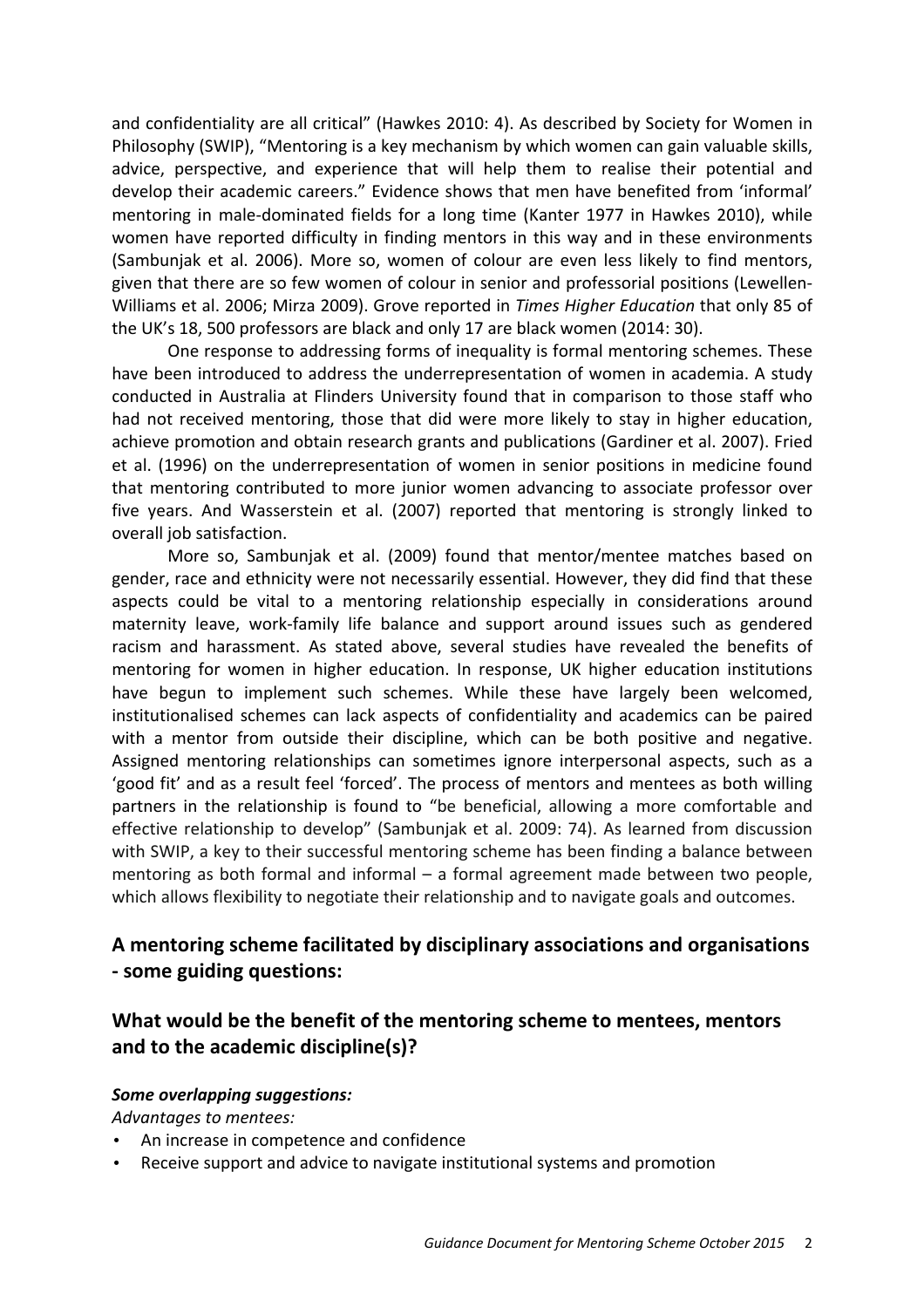## Advantages to mentors:

- Provide women space and opportunities to discuss the difficulties they confront
- Assist and shape the professional and personal development of women

### Advantages to academic disciplines:

- Reduction of isolation of women in disciplines that continue to be in many places male-dominated
- Encourage more women to continue in academia and to progress to senior positions
- Raise the profile of women in various subject areas and in processes of appointment
- Promotion of good practice across disciplines related to issues of equality and diversity

## **Who would be able join the scheme?**

- Is it envisioned that a mentoring scheme would benefit women from first year PhD to Senior Lecturer/Reader level?
- Will it be open to women who are generally studying and researching for example history?
- Will it include women who are employed on teaching and/or research contracts (including zero and fractional contracts) in universities in the UK and Ireland?
- Will it be open to early career researchers who are in between posts or PhD graduates attempting to secure their first academic job?
- Will it include mentoring to women who are at more senior levels? Navigating progression and promotion can be difficult and bullying was a noted factor that coincided with these transitions to senior positions (Guest, Sharma and Song 2013).

Something to think about: While PhD students may be offered similar opportunities and counsel by their doctoral supervisors, there are many women students who experience isolation and a lack of affirmation and advice on how to best continue in their academic careers given their desires and/or circumstances related to caring responsibilities. Advice on PhD work would *not* be part of the mentoring agreement, as this is the responsibility of PhD supervisors (SWIP 2014).

## How would the application process to the mentoring scheme work?

- Will it be a private or open process of application? It is suggested that applying to scheme is a confidential process for both mentors and mentees.
- Who will be matched with whom? In the case of the Socrel Mentoring Scheme, mentees are matched with a more senior mentor, for example, a PhD student with a Postdoctoral Researcher or Lecturer, and a Senior Lecturer with a Professor.
- Who will make the matches? In the case of the Socrel Mentoring Scheme, a Mentoring Coordinator does their best to make suitable matches.
- What will determine the matches? Matches are most likely be made in line with scholarly interests and geographic location.
- What will the application ask in order to make the best match? The application form asks mentees to state their academic research interests, current situation and the guidance and goals they are seeking to accomplish.
- What about applications for mentors? Mentors are asked similar questions.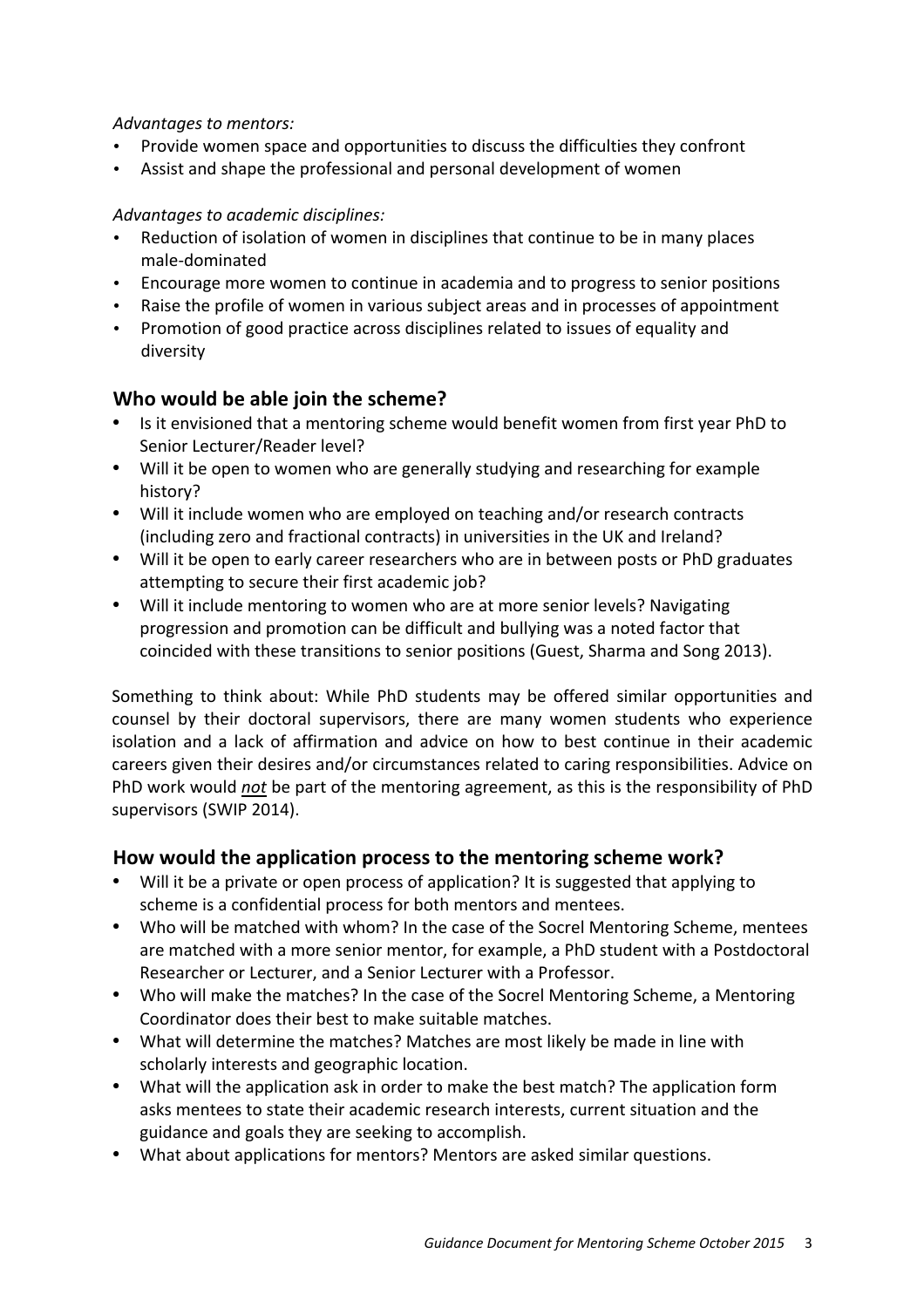- How is it decided what mentees and mentors will work on? Once a mentor and mentee have been assigned they will make a mentoring agreement, which is decided between them.
- What can the mentoring agreement include? This can include for example the number and length of meetings, along with how the meeting takes place, such as face-to-face by Skype or in person. If communicating by email, it is important to be clear about types of exchanges and the anticipated speed of response. Clear goals and expectations are important, along with the time frame in which these expectations are achieved. For example, writing and receiving feedback on a cover letter for a job application or devising a personal development plan related to research and publications.

Some of the goals that mentoring agreements can address are:

- $\circ$  Presentation of one's CV and cover letter(s)
- $\circ$  Advice for applying for jobs (e.g. application process to interviews)
- $\circ$  Assistance in identifying areas for performance development and improvement
- $\circ$  Assistance in identifying skills and training opportunities
- $\circ$  Setting goals and receiving advice in relation to publications and funding bids
- $\circ$  Tips for presenting and networking at conferences

In the case of the Socrel Mentoring Scheme, agreements are normally for one year. Both mentee and mentor can terminate their relationship, should they feel it is not working. Likewise, they can also extend their agreement, if it is mutual.

After reviewing several academic articles written about mentoring Sambunjak and colleagues found that "mentoring is a complex relationship based on mutual interests, both professional and personal," and one in which "mentees should take an active role in its formation and development." They found that "good mentors should be sincere in their dealings with mentees, be able to listen actively and understand mentees needs, and have a well-established position within the academic community ... Mentoring was found to develop mentees' academic growth and/or personal growth" (2009: 72).

Potential issues that can negatively affect the mentoring relationship are: lack of time; grouped with one's workload; incompatibility and a lack of interest and commitment by both (Hawkes 2010). Aspects that contribute to a positive experience of mentoring are: well-defined and communicated goals and expectations; realistic ideas about the outcomes of mentoring and it is voluntary for both mentors and mentees (Hawkes 2010).

#### **What if it doesn't work out?**

In the case of the Socrel Mentoring Scheme, the relationship is voluntary for both mentors and mentees and they can withdraw from the scheme at any time with no negative consequences. This would not prevent them from participating in the scheme again. A mentee can apply again for a mentor. It may also be the case that mentees return to the scheme after some time in order to address new goals.

## **Who would act as mentors and mentees?**

In the case of the Socrel Mentoring Scheme, most women have an awareness of issues of gender and equality in academic life. Women have been canvassed from amongst the study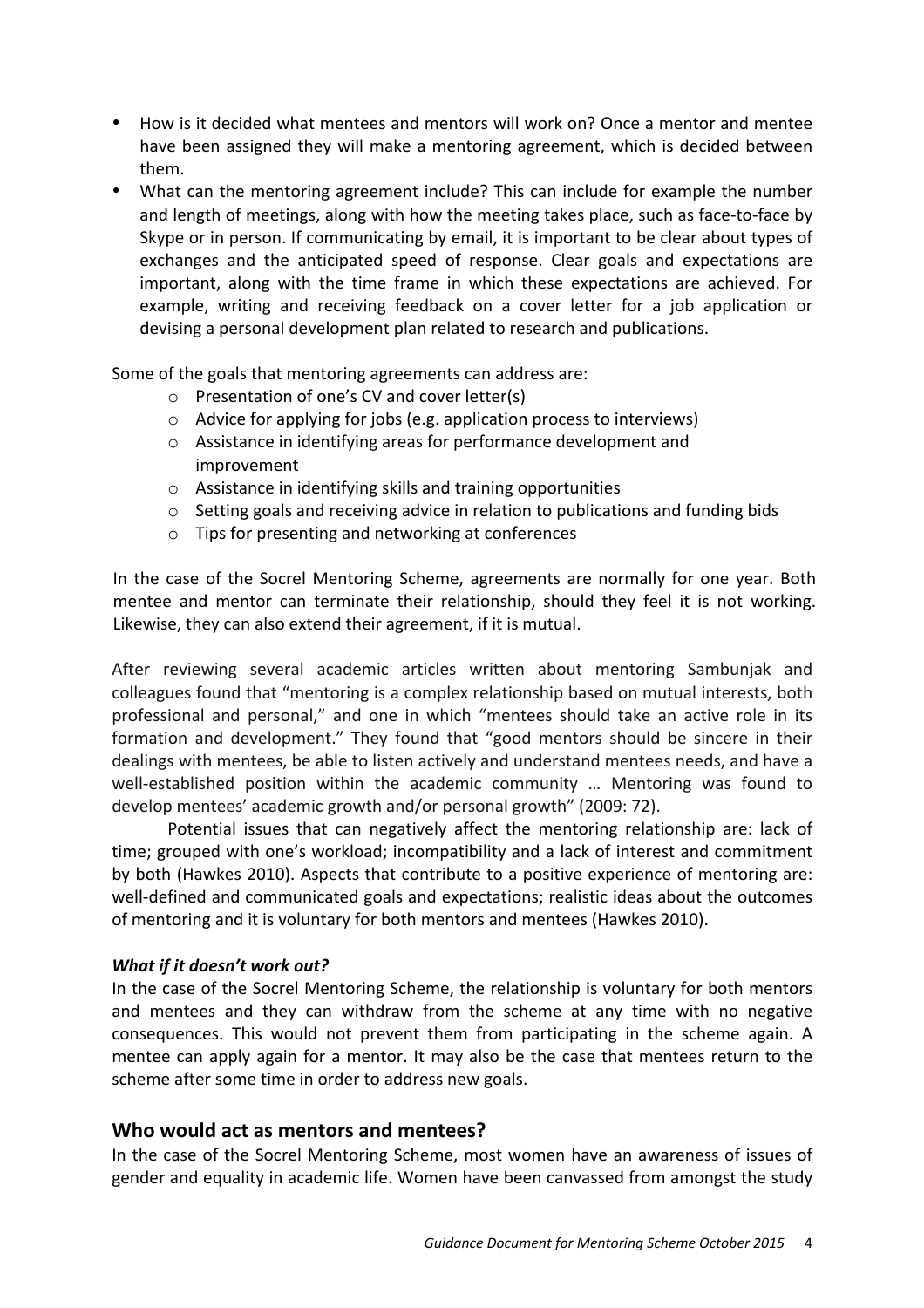group to act as mentors. Most mentors are in academic posts or are post-PhD and have experience of academic life. In the case of the Socrel Mentoring Scheme, in order to be a mentee, it is expected that mentees and mentors have an up-to-date disciplinary association membership.

## **What about feedback and evaluation?**

Feedback and evaluation can take various forms, such as informal and formal ways. The aim of this process is to enhance the success of the scheme and to continue to promote good practice in relation to issues of equality and diversity.

- Informal: after 6-months an informal check-in by email.
- Formal: completion of a feedback form done together by mentor and mentee at the end of one year.

## Who would coordinate the scheme and what is involved in doing this?

In the case of the Socrel Mentoring Scheme, a Mentoring Coordinator is responsible for implementing and promoting the scheme. Initially this may be for 2-years. The aim is to report progress and ensure good practice.

### In the case of the Socrel Mentoring Scheme, the responsibilities involved are:

- Devise an application form for both mentors and mentees to complete
- Devise a Mentoring Agreement form
- Work with the Internet Officer to design a webpage for information and application process
- Recruit for the scheme amongst disciplinary members
- Facilitate and make mentor/mentee matches
- Maintain an ethics of confidentiality and respect for mentors and mentees
- Monitor the progress and success of the scheme and report to disciplinary association committee and AGM
- Report and promote it to wider membership and academic community through annual newsletter and list serves

## **References**

- Beebee, H. (2013) Women and deviance in Philosophy. In F. Jenkins and K. Hutchison (Eds.), *Women in Philosophy: What needs to change?* Oxford: Oxford University Press.
- Bostock, J. (2014) *The meaning of success: Insights from women at Cambridge*. Cambridge: Cambridge University Press.
- Cotterill, P., Jackson, S. and Letherby, G. (2007) *Challenges and negotiations for women in higher education*. New York: Springer.
- Fried, L. P., Stokes, E.J., Stobo, J. D., Francoman, C. A., MacDonald, S. M., Wagner, E. M., Carbone, K. M., Bias, W. B. and Newman, M. M. (1996) Career development for women in academic medicine: Multiple interventions in a department of medicine. *JAMA* 276 (11): 898–905.